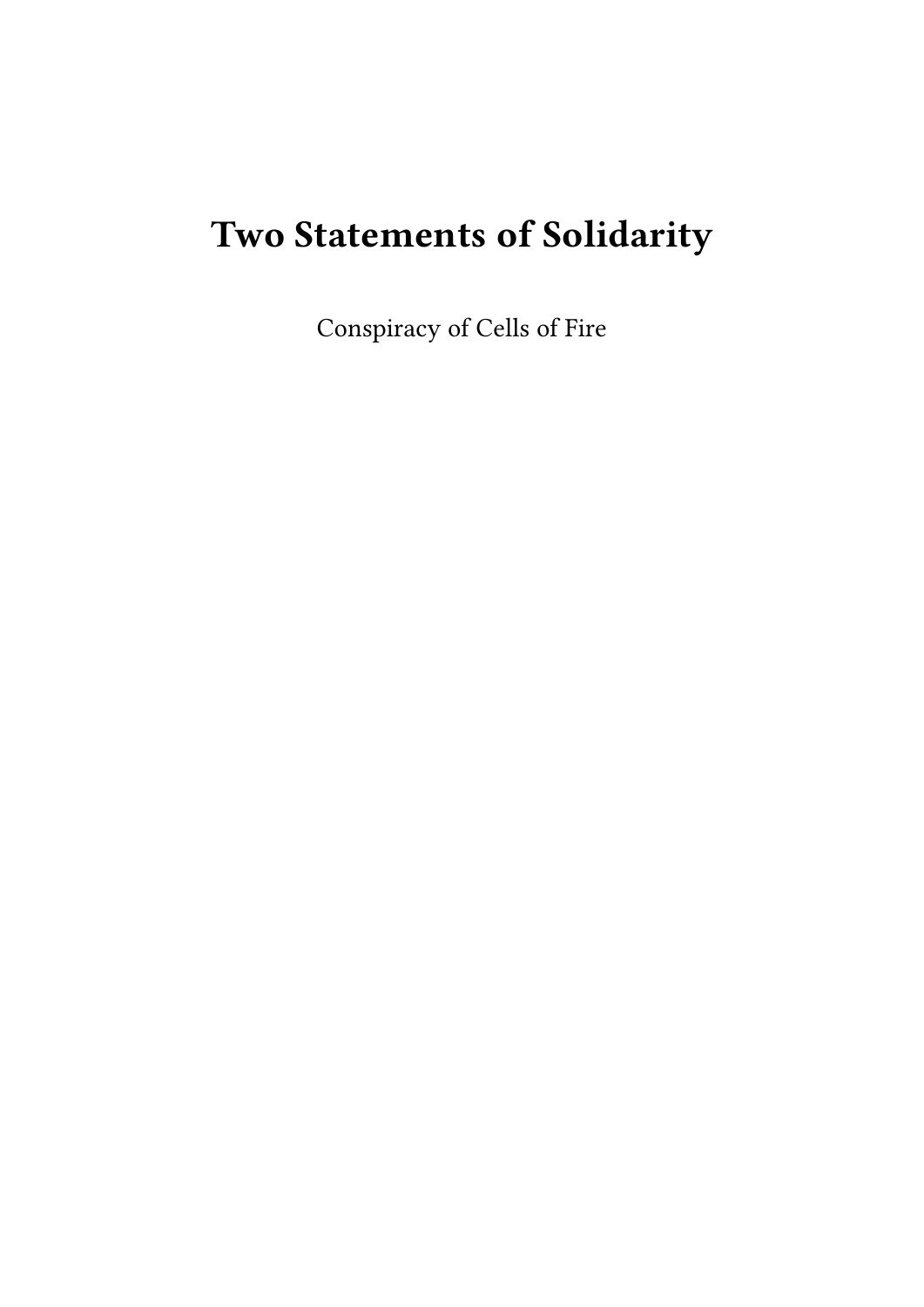## **Contents**

| A flame of solidarity from the CCF for the brothers and sisters in Chile |    |
|--------------------------------------------------------------------------|----|
|                                                                          | -3 |
| Statement of solidarity by the anarchist revolutionary organization Con- |    |
| spiracy Cells of Fire which was read during the second trial of the      |    |
| Halandri case on 2/3/12 by Damiano Bolano (2012)                         | 4  |
|                                                                          |    |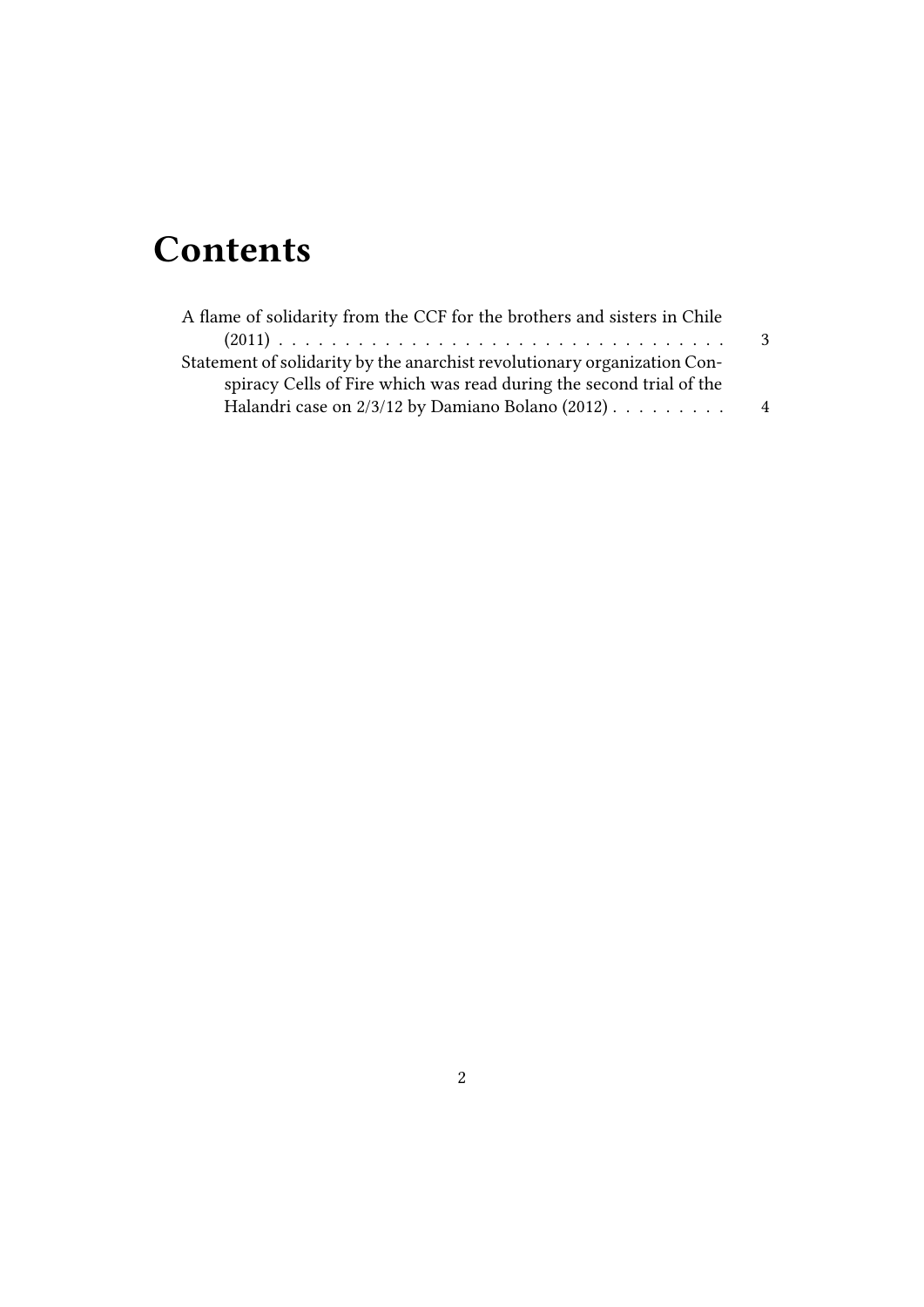### <span id="page-2-0"></span>**A flame of solidarity from the CCF for the brothers and sisters in Chile (2011)**

*When the prison bars stop our hands from throwing the fire of anarchy into the world of power, our words become the sharp rasp of escape.*

Armed with thoughts, desires, secret plans, new conspiracies, we give a warmest embrace in our imaginary meeting with the comrades of action across the world.

Now we want our voice to reach our brothers and sister in distant Chile to Luciano (Tortuga) prosecuted on November 22 and to Monica, to Felipe, to Francisco, to Omar, and Carlos on November 28, because they are anarchists and enemies of power.

Of course we do not forget Marcelo, Freddy and Juan as their trial started on the 11th of this month.

Comrades, you are so far away and yet you feel so close.

It is the same rage we feel when we hit the state, the same contempt that we show for the silent compromised crowd, the same passion with which we are fighting for anarchy, the same hatred of the prisons that want to keep us hostage.

The Chilean State and the authorities of the states of the world must know that not one comrade will be left alone.

We exist everywhere, anarchists who act, for whom anarchy is not cheap ideological chatter but the only authentic way of life.

So, one thing is certain. We have not yet said our last word. We are starting an infinite insurrectionary journey, with the new nihilism and immediate action for the realization of anarchy as our compass. Our name is our soul named FAI / IRF. The Informal Anarchist Federation-International Revolutionary Front is the new Black International of Anarchists of Praxis.

We know that sometime we will meet in Athens, Santiago, in the here and now, always.

Until then, as our brothers from the Russian cell of the C.C.F. have written, "As we read the letters and news of imprisoned comrades, we feel with all our hearts hatred towards the status quo, impatience to create another world and the destruction of this one. Each letter of these texts flows through your veins like a river. Reaches into your heart and stays forever in your soul.

And while our activity puts us in great danger, all the same we dream of the day we we will meet in a small farmhouse. We will drink tea we gathered with our own hands and we will share our plans with smiles …

We will exchange tales of our adventures.

And that day is not far away … "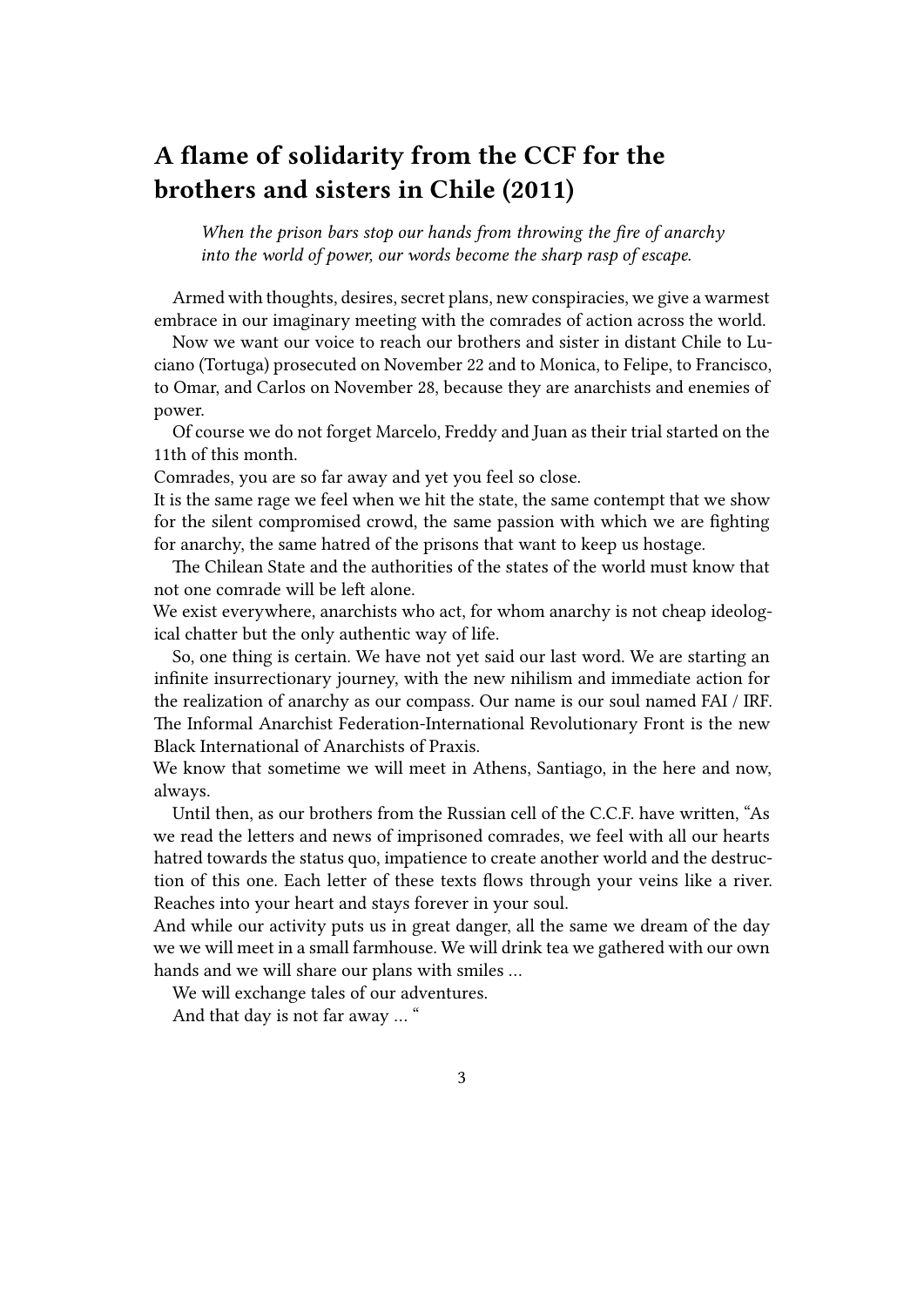Monica, Felipe, Francisco, Omar, Carlos, Luciano, Marcelo, Freddy, Juan, we raise our fist alongside you, shouting **"SOLIDARITY"** in the international language of anarchy. At the same time the other hand firmly holds the knife of nihilism to thrust it deep into the bowels of this world of power and subjugation.

#### *Forever free*

**Forever anarchists.**

#### **Long live the FAI / IRF**

*The imprisoned members C.C.F. & the anarchist revolutionary Theofilos Mavropoulos*

**PS.** Not long ago in prison, Chilean comrade Cristobal Franke was attacked by a cowardly bullying prison guard. The guards wanted to take revenge because he didn't obey their orders and quipped in their faces with contempt. These cowards that lock our comrades in the prison cells, to be sure they will get the response they deserve. For each insult, for each punishment against anarchists of praxis who are prisoners of the state, any screw and his property will become a target, he is doomed to encounter our rage.

## **Statement of solidarity by the anarchist revolutionary organization Conspiracy Cells of Fire which was read during the second trial of the Halandri case on 2/3/12 by Damiano Bolano (2012)**

Anarchist solidarity could never be bent by kilometre distances and authoritarian borders. Our ideas, values, practices unite always in the denominator we have placed as anarchists, the denominator of the path of constant attack against the structures of dominance. The dominance, which at a global level is equipping, oppressing, imprisoning, murdering, fortifying.

Which is an obstacle to the desires of all those who feel hostile against the existing exploitation and oppression.

We from our side have armed ourselves and organized ourselves against the monstrosity of Democracy (which aims at either destroying or to absorb our hate for every social relation which reproduces and is subjugated to every authority).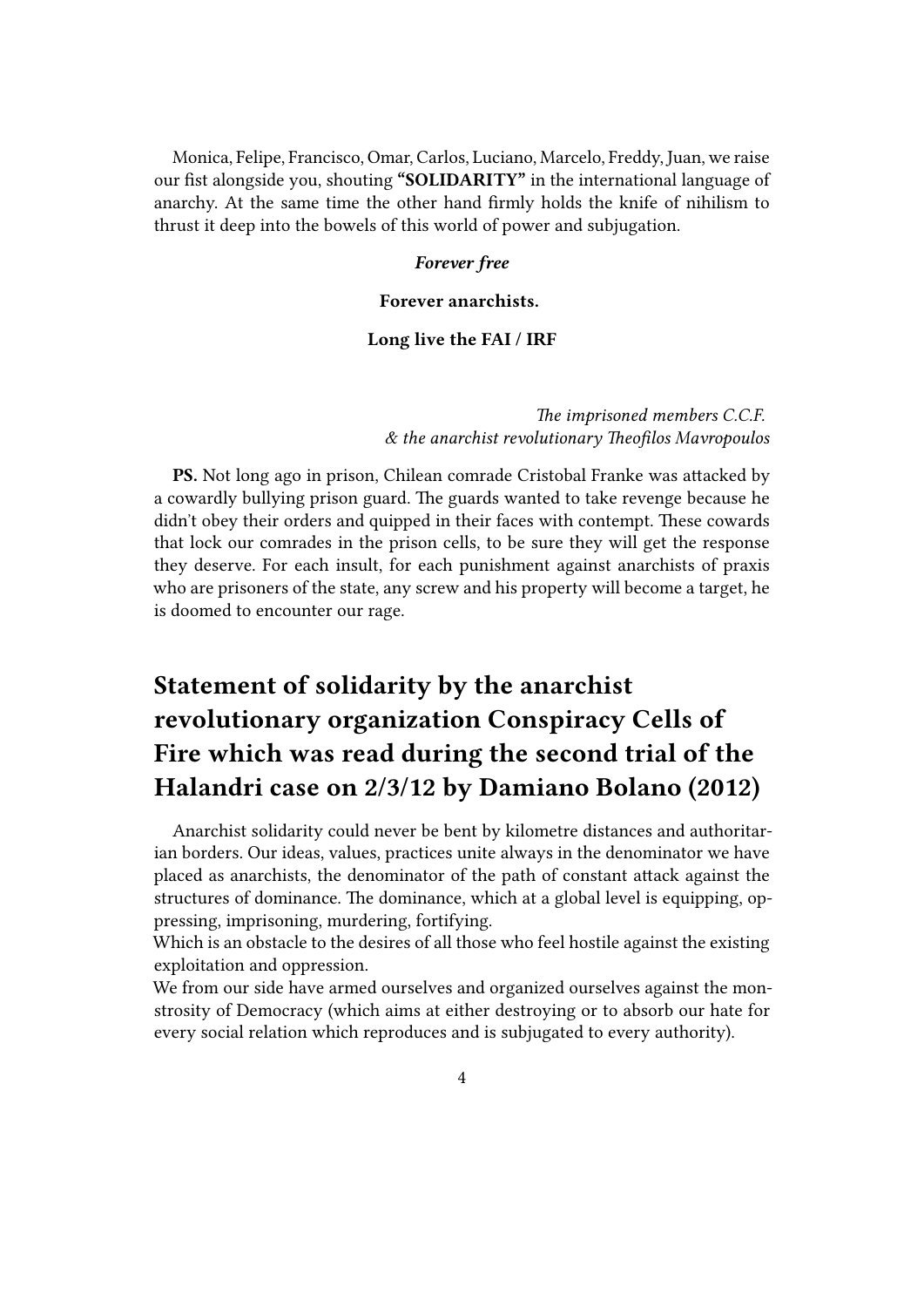The Informal Anarchist Federation and the International Revolutionary Front are one of the ways of holding the struggle we fight all together and everyone individually, carrying inside it an aim, the total destruction of the civilization and the values of this rotten world. In this struggle we stand by the comrades of the cell 'Long live Luciano Tortuga' of FAI/Indonesia.

We stand by Eat and Billy, who have taken the responsibility of their participation in this Cell and right now are being tried by a similar court martial to yours, in Indonesia, as well we send the warmest salute to the comrade who is wanted for the same case. We send our unlimited solidarity to fighters Marcelo Villaroell, Juan Aliste Vega and Freddy Fuentevilla who right now are tried by the state of Chile. We will use some words from the call for international solidarity: "…Our protest… is a gesture, an act of aggressive anti-cpitalist Resistance which unites us with every Subversive, Autonomous, Anarchist Revolutionary prisoner who from different places and different camps of death and isolation, keeps the insurrection alive, seeking the social revolution and the vanishing of class society".

At the same time, 'we wink' to Anarchists Revolutionaries BABIS TSILIANIDIS, DIMITRIS DIMTSIADIS, SOCRATES TZIFKAS, and GIANNIS SKOULOUDIS who through their guerrilla action and their decent attitude in prison factually oppose everything we hate as anarchists, as fighters. …….. To end, we demand the immediate release of Anarchist STELLA ANTONIOU who the pigs of authority vengefully refuse all of her release applications when there are serious health conditions.

#### **LONG LIVE THE INFORMAL ANARCHIST FEDERATION ND THE INTERNATIONAL REVOLUTIONARY FRONT**